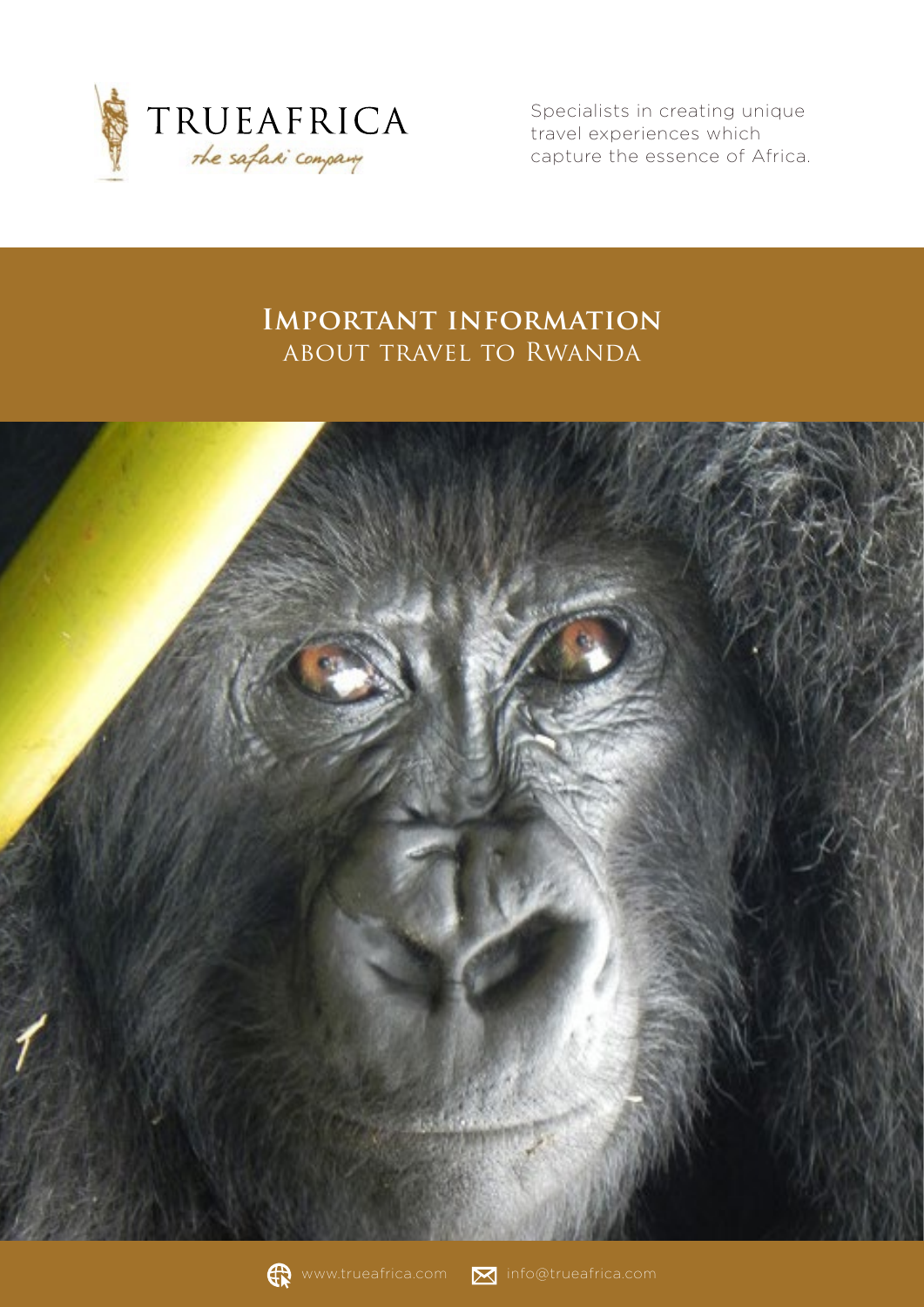

#### GENERAL

Mountain Gorillas live at high altitudes in the Virunga Mountains located in Volcanoes National Park. There are currently 10 habituated gorilla families that can be visited by a maximum of 8 visitors per day. Viewing time with the gorillas is limited to 1 hour.

Gorilla trekking involves walking long distances, through thick vegetation, wet, muddy and steep terrain which may be difficult for some visitors. We recommend that you pace yourself; walk slowly and drink plenty of water. During the trek, carry as little as possible in a waterproof bag: water, hat, sunscreen, sunglasses, rain poncho and camera. For a small fee (and if required), porters are available to carry your day pack.

No one should feel deterred from making this trip, we can arrange a stretcher for clients who feel that they are unable to trek but would still like the experience (subject to additional cost).

*Children under 15 years of age are not permitted on gorilla treks.*

## VISAS

Most visitors – except nationals of a few exempted countries – require a Visa before entering Rwanda.

Please contact the Rwandan Embassy/Consulate in your home country to find out what the visa requirements are and to apply for your visa in advance.

If there is no Rwandan Consulate in your vicinity, a preentry facility/Visa Acceptance Letter can be requested online at www.migration.gov.rw and used to obtain a visa at any official point of entry into Rwanda. Visitors are required to e-mail an invitation letter showing who will be hosting them in the country. We are able to supply a letter of invitation when necessary.

*NB: Visas are otherwise not automatically issued at the port of entry, unless authorized in advance as above.*

#### **WEATHER**

Due to a combination of a tropical location and a high altitude, most of Rwanda has a temperate climate year round. Temperatures rarely stray above 30C by day or below 15C at night throughout the year. The exceptions are the chilly upper slopes of the Virunga Mountains. Throughout the country, seasonal variations in temperature are relatively insignificant. Most parts of the country receive in excess of 1,000mm of precipitation annually with the driest months being July to September and the wettest is February to May.

#### VACCINATIONS

The only vaccination that is required for Rwanda is Yellow Fever. Please ensure you obtain this vaccination and be sure to travel with your Yellow Fever vaccination certificate.

# MONEY AND CREDIT CARDS

RWF (Rwandan Franc) is the currency in Rwanda however, US Dollar is the currency of preference. Very few places in Rwanda accept either credit cards or traveller's cheques. If they do, there is a significant fee charged. Bring USD cash with you (though be sure to keep it secure).

### **SECURITY**

Rwanda is considered an incredibly safe travel destination. As always, maintain common sense when travelling and you should encounter no problems whatsoever.

### **COMMUNICATION**

Rwanda has an excellent cell phone network covering almost the entire country. Appropriate SIM cards for the network are readily available (even in remote towns!). Cell phones can be purchased or rented from major shops in Kigali. Wifi is typically at all hotels/lodges (although speed and connectivity is never a guarantee).

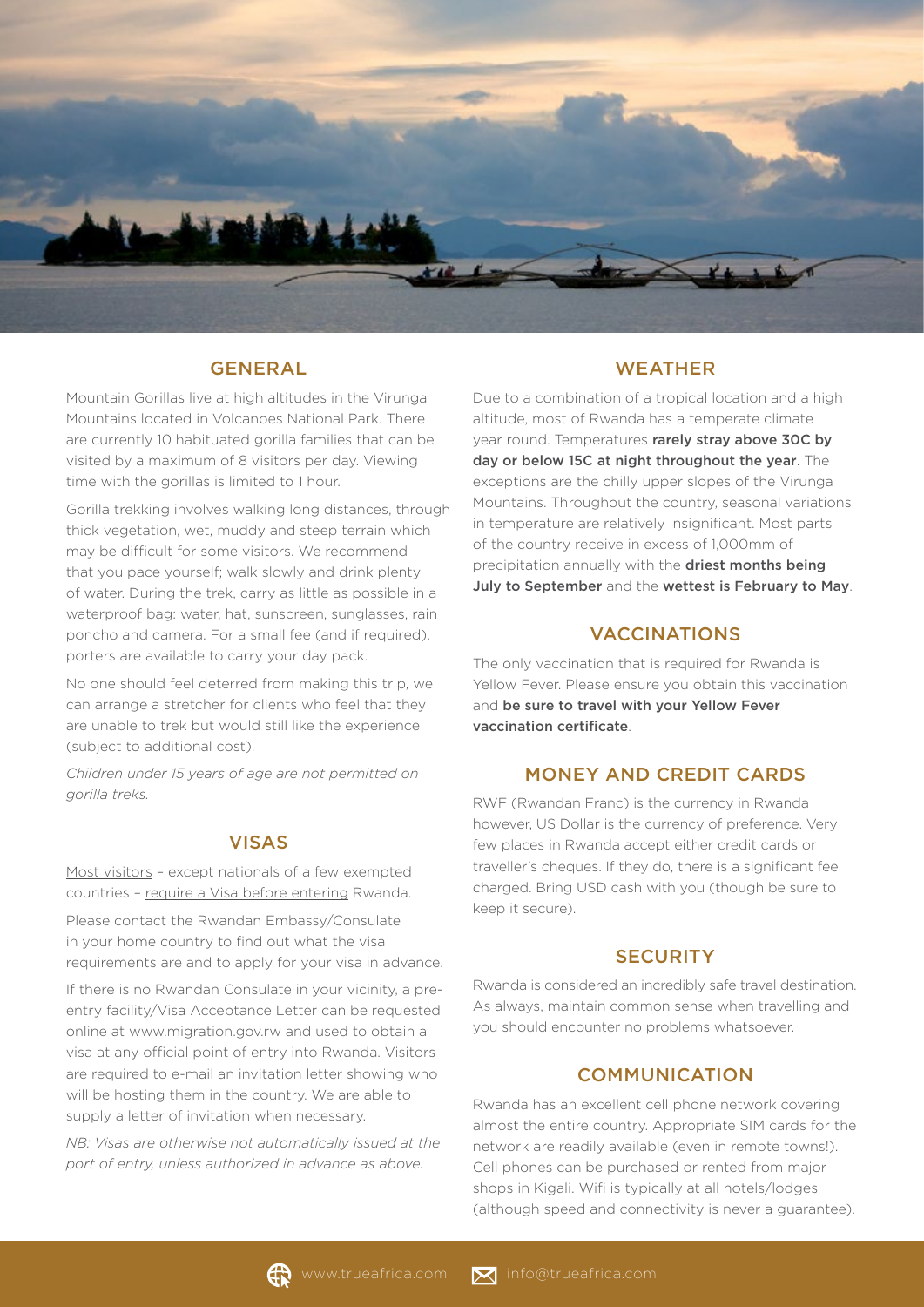

#### VOLTAGE

Voltage is 240V

### HEALTH & SAFETY

To minimize possible transmission of human diseases, you must maintain a distance of 7m (22ft) from the gorillas.

If you are sick with a cold, flu or other contagious illness, the Park Ranger may not allow you to participate on the trek. Any illness can be quite detrimental to the gorillas' health and wellbeing.

Spitting in the park is strictly prohibited.

Should you need to cough, please cover your mouth and be sure to turn away from the gorillas.

Do not litter! Eating and drinking near the gorillas is prohibited. Smoking anywhere in the park is forbidden.

Photography is permitted but you cannot use a flash.

When with the gorillas, please keep your voice low. Do not make rapid movements that may frighten them.

Should a gorilla charge or vocalize at you, do not be alarmed! Stand still, look away from the gorilla and be sure to follow your guide's directions.

Most of the Park's team of Guides/Trackers and antipoaching officers speak English or French.

### WHAT TO BRING/WEAR

The climate in the Virunga Mountains is changeable! One can generally expect rain or sunshine (or both!) on any day of the year. When trekking for gorillas you will be in a rain forest so you can at least expect some gentle rains. Do not forget a lightweight windbreaker/ waterproof jacket! Good hiking boots, hat, gloves (garden gloves will work just fine!), gators, long sleeves and trousers to avoid stinging nettles.

At 1,700m above sea level, it is generally quite cold in the mornings and evenings, a sweater/fleece, warm clothing is strongly recommended.

Bring your swimming costume as the main hotels in Kigali all have pools. If your itinerary includes Lake Kivui at either Kibuye or Gisenyi, you will have the opportunity to swim in the lake.

A torch is highly recommended for every adventure destination and Rwanda is no exception.

If you feel more comfortable with a walking stick, pack a folding one. You can also rent wooden walking sticks upon entering the Park.

#### TO ENHANCE YOUR TREK

For your trek, carry enough bottled water (up to 1 litre). If you feel like you might require a snack during the hike, be sure to pack one. If required, porters are available to carry your daypack for a small fee.

#### UMUNGANDA (SOCIAL WORK DAY)

Every last Saturday of the month, from around 08h00 to 12h30, all Rwandans of all walks of life (including the President!) take the time from their everyday lives to come together within their neighbourhoods/ villages to undertake communal work together – for the benefit of the whole society. Work often includes general cleaning, unblocking trenches or roadside drains, sweeping streets, breaking fallow ground for farming etc. After the work, communities have short meetings to discuss general societal issues and then go back home. The afternoon is free to revert to personal engagements. If this day occurs while you are traveling, please be aware that most stores/shops will be closed.